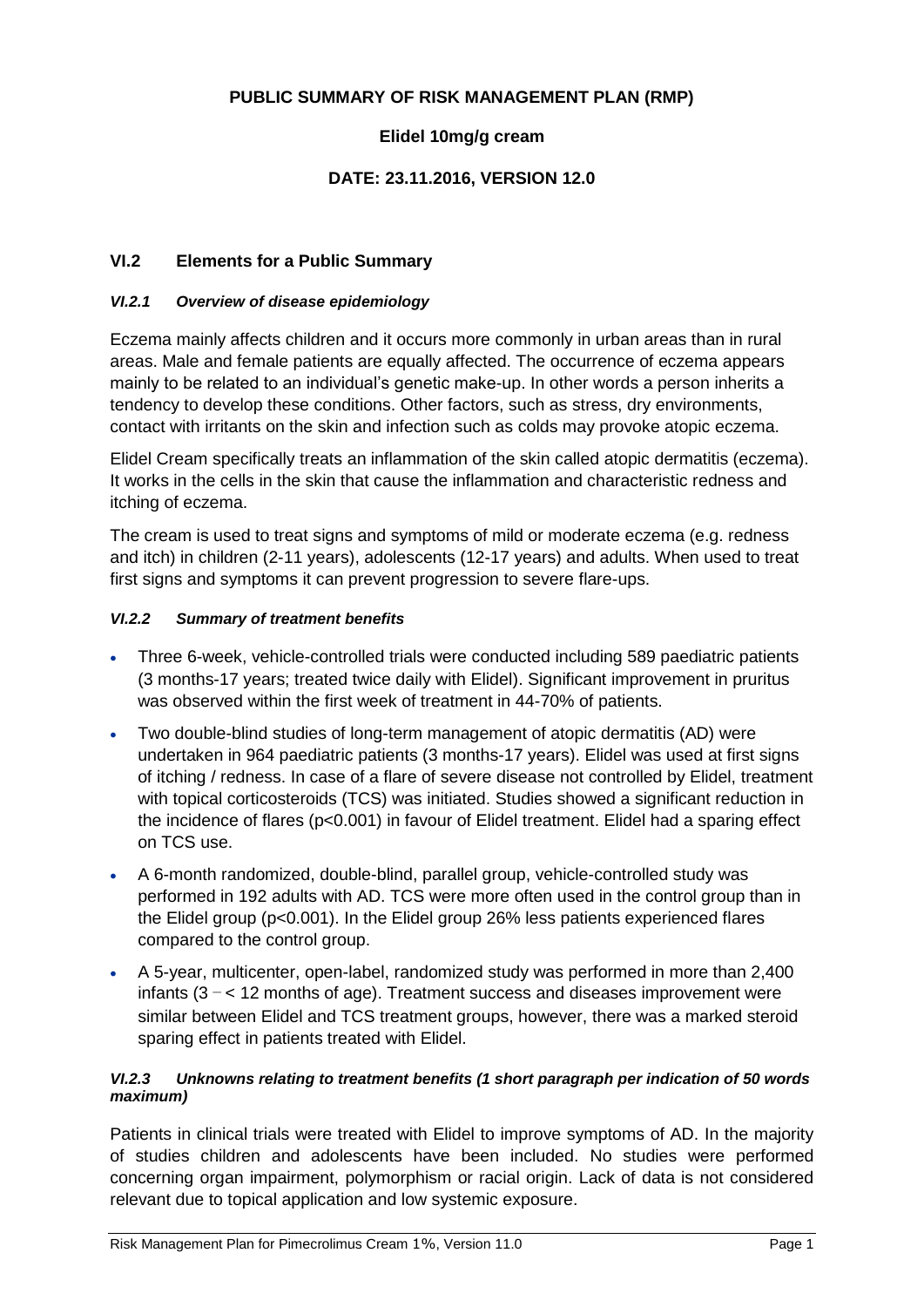## *VI.2.4 Summary of safety concerns*

# **Important identified risks**

| <b>Risk</b>                                    | What is known                                                                                                                                                                                                                                                                                                            | Preventability                                                                                                                                                                                                                                                                                                                                                                                                                                                                                                                                                                                                                                                                                            |
|------------------------------------------------|--------------------------------------------------------------------------------------------------------------------------------------------------------------------------------------------------------------------------------------------------------------------------------------------------------------------------|-----------------------------------------------------------------------------------------------------------------------------------------------------------------------------------------------------------------------------------------------------------------------------------------------------------------------------------------------------------------------------------------------------------------------------------------------------------------------------------------------------------------------------------------------------------------------------------------------------------------------------------------------------------------------------------------------------------|
| Local immunosuppression<br>(skin infections)   | Approximately 1-≤10% of patients treated with<br>Elidel will experience skin infections<br>(folliculitis).<br>Approximately 0.1-≤1% of patients treated with  <br>Elidel will experience skin infection comprising<br>furuncle, impetigo, herpes simplex, herpes<br>zoster, herpes simplex dermatitis, skin<br>papilloma | Yes, by special warnings and precautions for use (Section 4.4 of<br>SPC):<br>Use in immunocompromised patients, patients with Netherton's<br>syndrome, patients with severely inflamed or damaged skin<br>(e.g. erythroderma), patients with potentially malignant or pre-<br>malignant skin lesions is not recommended.                                                                                                                                                                                                                                                                                                                                                                                  |
| Off-label use for other<br>indications than AD | Extent of off-label use for other indication than<br>AD varies from one country to another.                                                                                                                                                                                                                              | Yes, by clarifying the approved indication of Elidel in the SPC<br>and PIL:<br>Treatment of patients aged 2 years and over with mild or<br>moderate atopic dermatitis where treatment with topical<br>corticosteroids is either inadvisable or not possible.<br>Additionally, the off-label use is tracked by country and<br>educational material is provided to health care professionals<br>when deemed necessary, as was done in Austria, Finland,<br>Greece, Italy, Portugal, the UK, the Netherlands and Czech<br>Republic. In Spain, educational material in local language was<br>submitted to Spanish Authority. Furthermore, the MAH plans to<br>newly implement educational material in Poland. |
| <b>Medication error</b>                        | Known medication error e.g. comprise<br>accidental exposure, administration at<br>inappropriate site or application of expired<br>product.<br>Related to the high number of Elidel                                                                                                                                       | Correct use of Pimecrolimus Cream 1% according to SPC<br>sections 4.2 and 4.4:<br>Elidel should be initiated by physicians with experience in the<br>diagnosis and treatment of atopic dermatitis.                                                                                                                                                                                                                                                                                                                                                                                                                                                                                                        |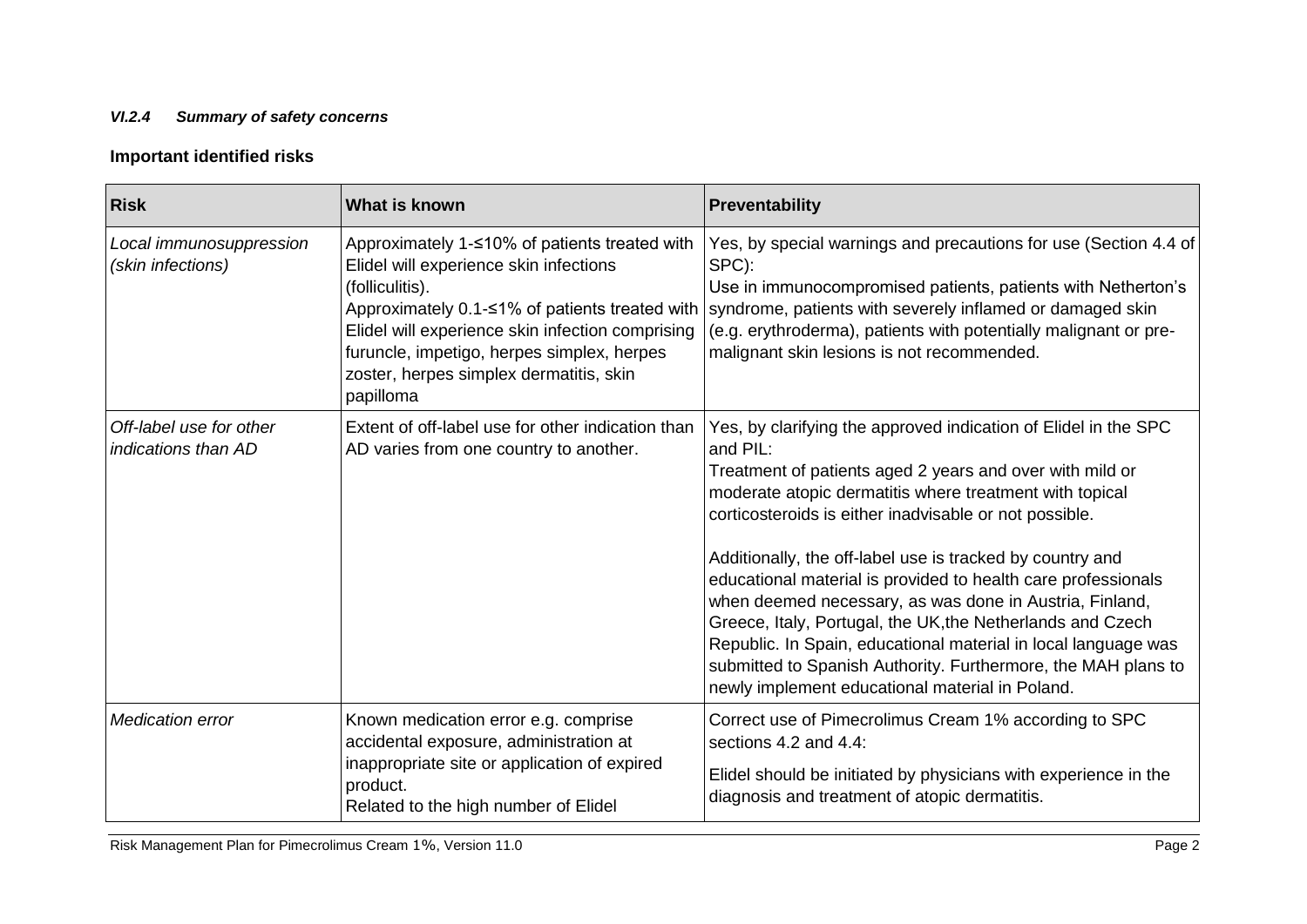| <b>Risk</b> | What is known                                                                | Preventability                                                                                                                                                                                                                                                                                                                                                                                                                                                                      |
|-------------|------------------------------------------------------------------------------|-------------------------------------------------------------------------------------------------------------------------------------------------------------------------------------------------------------------------------------------------------------------------------------------------------------------------------------------------------------------------------------------------------------------------------------------------------------------------------------|
|             | prescriptions, the number of medication errors<br>is very low $(< 0.01\%)$ . | Elidel should only be applied to areas affected with atopic<br>dermatitis.<br>Elidel may be used on all skin areas, including the head and<br>face, neck and intertriginous areas, except on mucous<br>membranes.<br>Care should be taken to avoid contact with eyes and mucous<br>membranes. If accidentally applied to these areas, the cream<br>should be thoroughly wiped off and/or rinsed off with water.                                                                     |
|             |                                                                              | Correct storage of Pimecrolimus Cream 1% according to PIL<br>section 5:                                                                                                                                                                                                                                                                                                                                                                                                             |
|             |                                                                              | Keep out of the reach and sight of children.<br>Do not store above 25 C. Do not freeze. Store in the original<br>package.<br>Keep the tube tightly closed.<br>Do not use this medicine after the expiry date which is stated on<br>the carton and tube. The expiry date refers to the last day of that<br>month.<br>Once opened, the tube should be used within 12 months. You<br>may find it helpful to write the date you opened the tube in the<br>space provided on the carton. |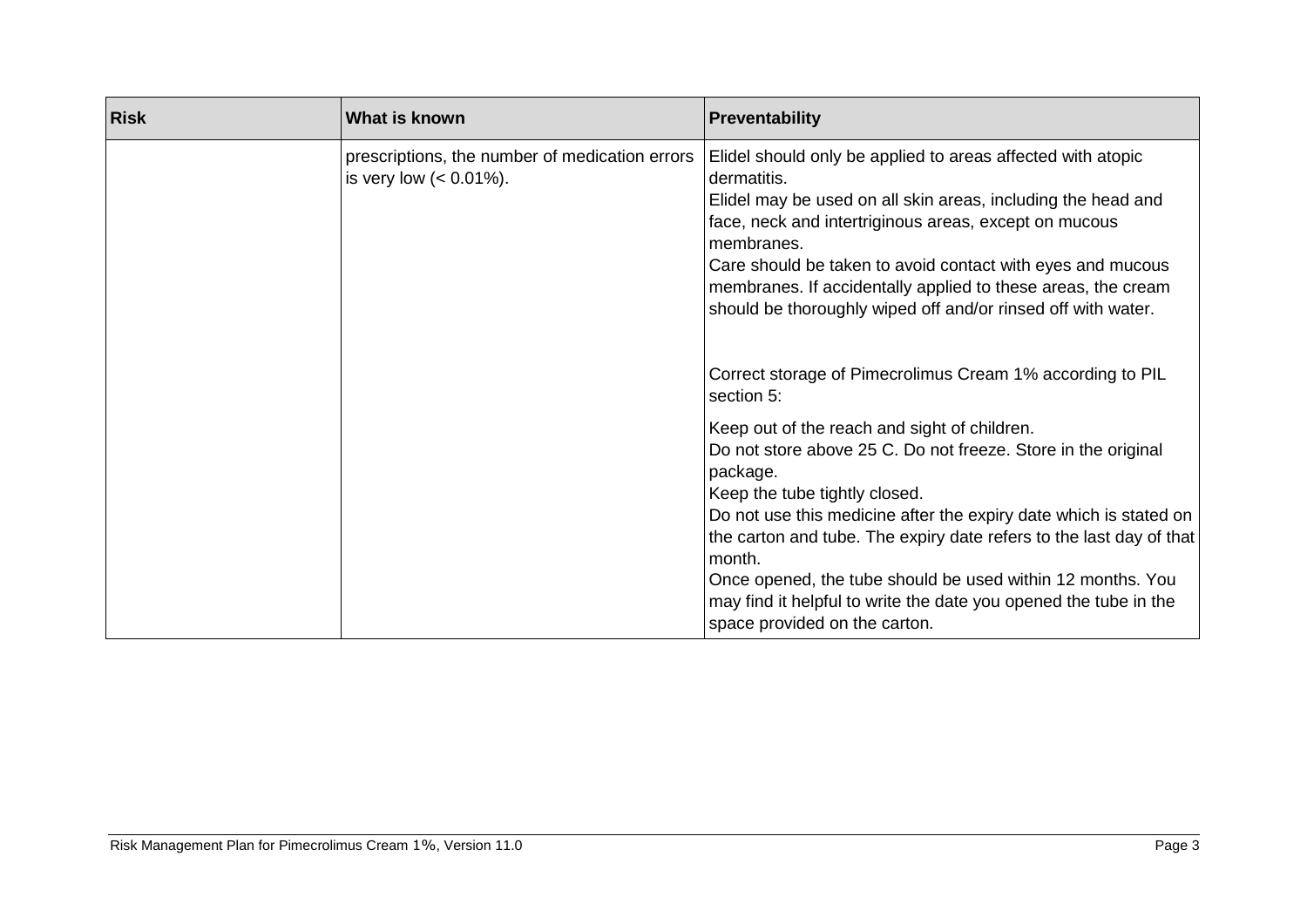# **Important potential risks**

| <b>Risk</b>                                     | What is known (Including reason why it is considered a<br>potential risk)                                                                                                                                                                                                                                                                                                                                                                                                                                                                                                           |  |
|-------------------------------------------------|-------------------------------------------------------------------------------------------------------------------------------------------------------------------------------------------------------------------------------------------------------------------------------------------------------------------------------------------------------------------------------------------------------------------------------------------------------------------------------------------------------------------------------------------------------------------------------------|--|
| Skin malignancies                               | Patients treated with Elidel may be at an increased risk of<br>developing new skin cancers. There are theoretical<br>considerations due to the mode of action of Elidel<br>(immunosuppressive effect, including inhibition of DNA repair in<br>the skin).<br>However, the results of a case-control study provided no<br>evidence of an increased risk of non-melanoma skin cancer in<br>association with Elidel.                                                                                                                                                                   |  |
| Lymphoma (systemic<br><i>immunosuppression)</i> | Although blood levels of pimecrolimus (active ingredient of<br>Elidel) following topical application of Elidel are very low, a<br>potential risk for systemic immunosuppression and cancers<br>cannot be excluded, based on the mode of action of the drug in<br>vitro and experience with this class of drugs when given<br>systemically in transplant patients.<br>Although animal studies have shown evidence of lymphoma after<br>oral application of pimecrolimus, there is no evidence of systemic<br>immunosuppression in humans when these agents are applied<br>topically. |  |
| Other malignancies (non-<br>lymphoma, non-skin) | Immunocompromised patients have a greater risk to develop<br>cancers. Although blood levels of pimecrolimus (active ingredient<br>of Elidel) following topical application of Elidel are very low, a<br>potential risk for systemic immunosuppression cannot be<br>excluded.<br>At the moment, there is no evidence of systemic immuno-<br>suppression in humans when these agents are applied topically.<br>Furthermore, no causal relationship between topical Elidel<br>application and development of non-lymphoma or non-skin<br>cancers could be confirmed, yet.              |  |
| Herpes zoster                                   | Immunocompromised patients have a greater risk to develop<br>herpes zoster infections. Although blood levels of pimecrolimus<br>(active ingredient of Elidel) following topical application of Elidel<br>are very low, a potential risk for systemic immunosuppression<br>cannot be excluded.<br>However, no causal relationship between topical Elidel<br>application and development of herpes zoster infections could be<br>confirmed, yet.                                                                                                                                      |  |
| Pneumonia                                       | Immunocompromised patients have a greater risk to develop<br>pneumonia. Although blood levels of pimecrolimus (active<br>ingredient of Elidel) following topical application of Elidel are very<br>low, a potential risk for systemic immunosuppression cannot be<br>excluded.<br>However, no causal relationship between topical Elidel<br>application and development of pneumonia could be confirmed,                                                                                                                                                                            |  |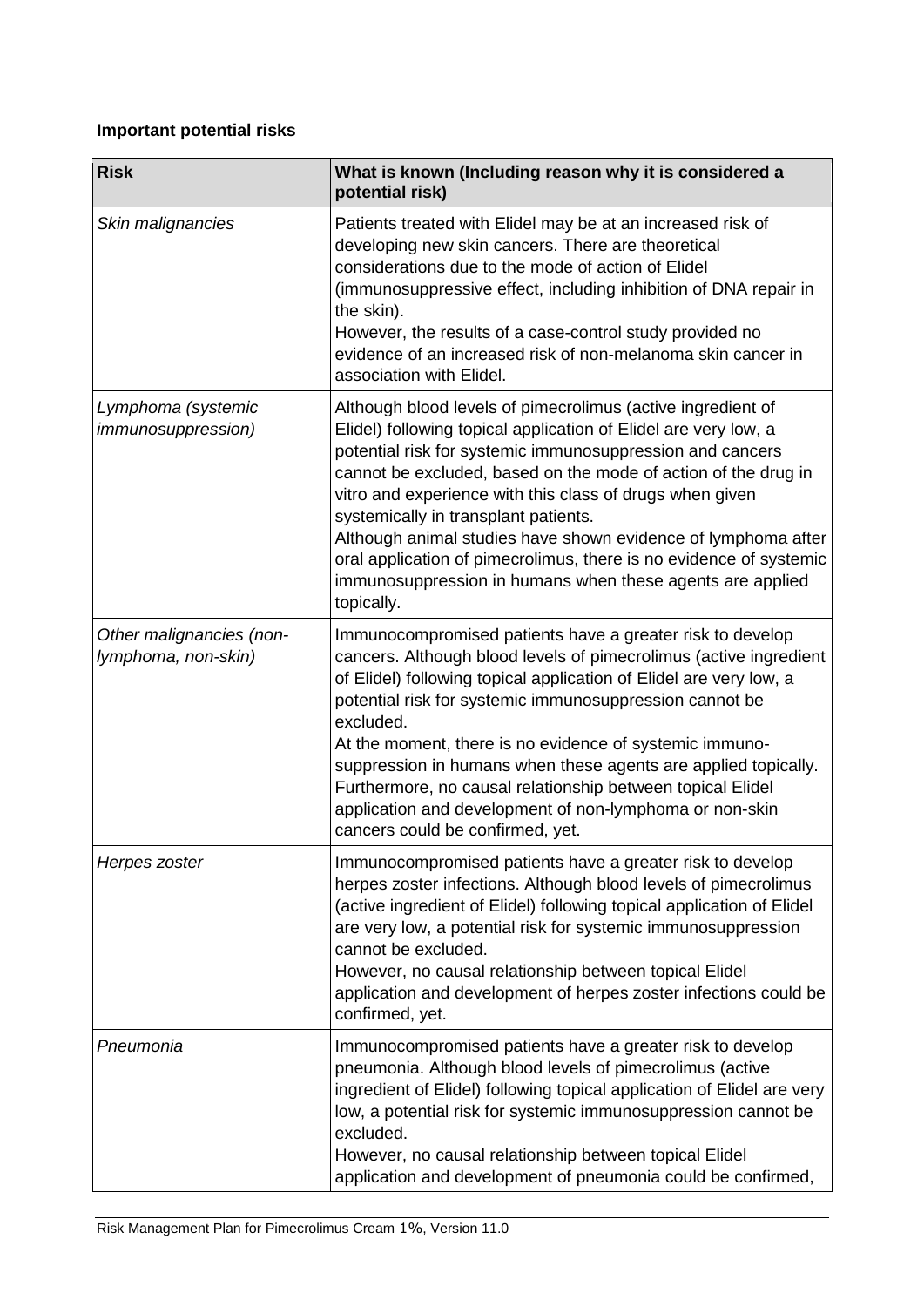| <b>Risk</b>         | What is known (Including reason why it is considered a<br>potential risk)                                                                                                                                                                                                                                                                                                                                       |
|---------------------|-----------------------------------------------------------------------------------------------------------------------------------------------------------------------------------------------------------------------------------------------------------------------------------------------------------------------------------------------------------------------------------------------------------------|
|                     | yet.                                                                                                                                                                                                                                                                                                                                                                                                            |
| Asthma/bronchospasm | Given the propensity of development of asthma in children with<br>AD, the finding asthma and bronchospasm in patients treated<br>with Elidel is not unexpected. The risk for asthma in patients with<br>AD has been shown to correlate with the severity of AD.<br>Furthermore, no causal relationship between topical Elidel<br>application and development of asthma/bronchospasm could be<br>confirmed, yet. |
| Hair abnormality    | There have been several case reports of hair abnormality in<br>patients treated with Elidel.<br>However, no causal relationship between topical Elidel<br>application and development of hair abnormalities could be<br>confirmed, yet.                                                                                                                                                                         |

### **Missing information**

| <b>Risk</b>                                                | What is known                                                                                                                                                                                                                                                                                                             |
|------------------------------------------------------------|---------------------------------------------------------------------------------------------------------------------------------------------------------------------------------------------------------------------------------------------------------------------------------------------------------------------------|
| Application of pimecrolimus in<br>children <2 years of age | Atopic Dermatitis (eczema) is mainly observed in younger<br>patients, therefore, the main study population (about two third<br>of total study population) consists of children and adolescents.<br>However, in patients under 2 years of age the use of Elidel is<br>not recommended until further data become available. |

#### *VI.2.5 Summary of risk minimisation measures by safety concern*

For the following safety concerns, only routine risk minimisation measures, including special warning in the SPC, CCDS or PIL, are applied:

- Important identified risk: Local immunosuppression (skin infections)
- Important identified risk: Medication errors
- Important potential risk: Skin malignancies
- Important potential risk: Lymphoma (systemic immunosuppression)
- Important potential risk: Other malignancies (non-lymphoma, non-skin)
- Important potential risk: Herpes zoster
- Important potential risk: Pneumonia
- Important potential risk: Asthma/bronchospasm
- Important potential risk: Hair abnormality

Additional risk minimisation measures are applied for the following safety concerns: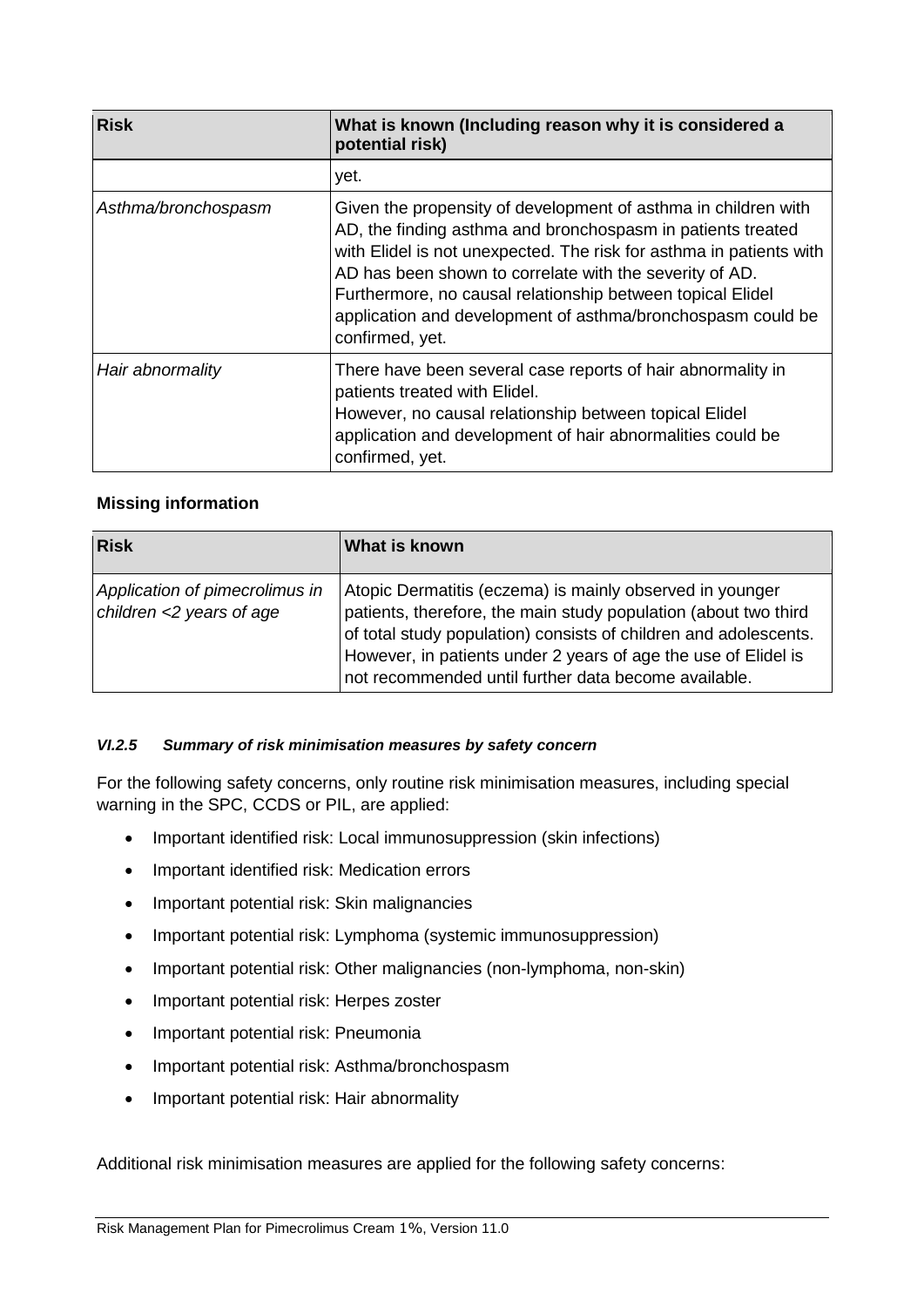### **Important identified risk: Elidel use for other indications than AD (Off-label use)**

### **Risk minimisation measure**

Objective and rationale:

- Monitoring of Elidel use for other indications than AD
- To ensure Elidel is used according to the approved indication
- Summary description of main additional risk minimisation measures: Providing of educational material to health care professionals

Based on the country-specific evaluation of the extent of Elidel use in indications other than AD educational material was provided to health care professionals in Austria, Finland, Greece, Italy, Portugal, the UK, the Netherlands and Czech Republic. In Spain, educational material in local language was submitted to Spanish Authority.

Based on careful analysis of data from the reporting period, the MAH draws the following conclusion: in order to counteract increased off-label use in countries in which educational material is already being distributed, educational material should be revised to increase prescribers´ awareness. In order to focus on the risk of off-label use, the MAH proposes to highlight the pivotal content (Pimecrolimus Cream is indicated for mild or moderate AD only and not indicated for patients  $< 2$  years of age) by repeating these two statements prominently in the upper left corner of the educational material. In addition, the MAH suggests to implement this updated educational material also in Poland, since off-label use in indications other than AD markedly increased.

### **Missing information: Elidel use in children < 2 years of age (Off-label use)**

### **Risk minimisation measure(s)**

Objective and rationale

- Monitoring of Elidel use in children <2 years of age
- To ensure Elidel is used in the approved population
- Summary description of main additional risk minimisation measures
	- Providing of educational material to health care professionals
	- Direct Healthcare Professional Communication Letters (DHPC)

Based on the country-specific evaluation of the extent of Elidel use in children < 2 years of age educational material was provided to health care professionals in Austria, Finland, Greece, Italy, Portugal, the UK, the Netherlands and Czech Republic. In Spain, educational material in local language was submitted to Spanish Authoritity.

Furthermore, in Portugal a Direct Healthcare Professional Communication Letters (DHPC) has been distributed to further reduce Elidel use in children <2 years of age.

The MAH has carefully re-evaluated the effectiveness of the measures undertaken to date. Generally, off-label use in children < 2 years of age was unchanged. In countries in which educational material is being distributed, off-label use decreased in Italy and Portugal, only slightly increased in UK and Greece, and no off-label prescriptions were recorded in Austria and the Netherlands. From Poland, 2 new case reports of off-label use in children < 2 years of age were reported. On this basis, the MAH decided to implement educational material also there. As already mentioned above, the MAH proposes to revise the current educational material such that the pivotal content is highlighted and prescribers´ awareness of off-label is increased. Hence,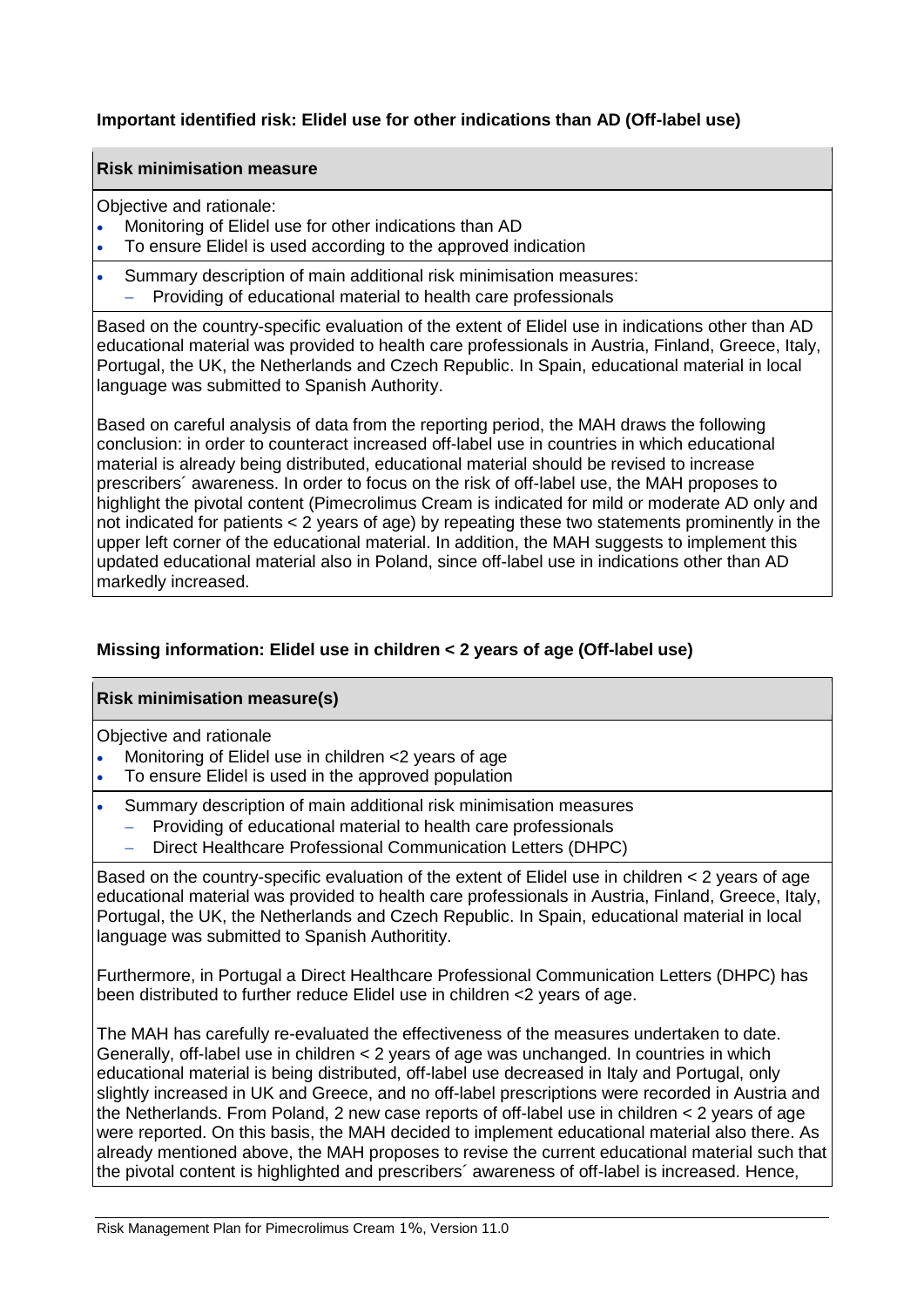### **Risk minimisation measure(s)**

the MAH decided to continue distribution and to monitor the effect of the revised educational material on curtailing off-label use.

#### *VI.2.6 Planned post authorisation development plan*

#### **List of studies in post authorisation development plan**

| <b>Study/activity</b><br>(including study<br>number)                                         | <b>Objectives</b>                                                                                                                                               | <b>Safety concerns</b><br>/efficacy issue<br>addressed | <b>Status</b>                                                                       | <b>Planned date for</b><br>submission of<br>(interim and)<br>final results             |
|----------------------------------------------------------------------------------------------|-----------------------------------------------------------------------------------------------------------------------------------------------------------------|--------------------------------------------------------|-------------------------------------------------------------------------------------|----------------------------------------------------------------------------------------|
| Pediatric Eczema<br><b>Elective Registry</b><br>(PEER)<br>Study code:<br>ASM981C2311         | To investigate the<br>risk of cancer in<br>paediatric<br>patients with AD<br>who have used<br>Elidel for at least<br>6 weeks.                                   | Non-skin cancer                                        | On-going                                                                            | Interim reports<br>planned 2020;<br>Final study report<br>planned 2026                 |
| V01-ELDA-401<br>(former study code   risk non-<br>ASM981C2308S1)<br>Database cohort<br>study | To investigate the<br>melanoma skin<br>cancer in adult<br>patients with AD<br>who have used<br>topical calcineurin<br>inhibitors<br>(including Elidel).         | Non-melanoma<br>skin cancer                            | Planned (study<br>code adapted to<br><b>MEDA</b> partner<br>Valeant's<br>numbering) | The study will be<br>initiated upon the<br>endorsement of<br>study protocol by<br>FDA. |
| V01-ELDA-402<br>(former study code)<br>ASM981C2324)<br>Database cohort<br>study              | To investigate the<br>risk melanoma<br>skin cancer in<br>adult patients with<br>AD who have<br>used topical<br>calcineurin<br>inhibitors<br>(including Elidel). | Melanoma skin<br>cancer                                | Planned (study<br>code adapted to<br><b>MEDA</b> partner<br>Valeant's<br>numbering) | The study will be<br>initiated upon the<br>endorsement of<br>study protocol by<br>FDA. |

### **Studies which are a condition of the marketing authorisation**

The Pediatric Eczema Elective Registry (PEER, study code: ASM981C2311) is a condition of the marketing authorisation.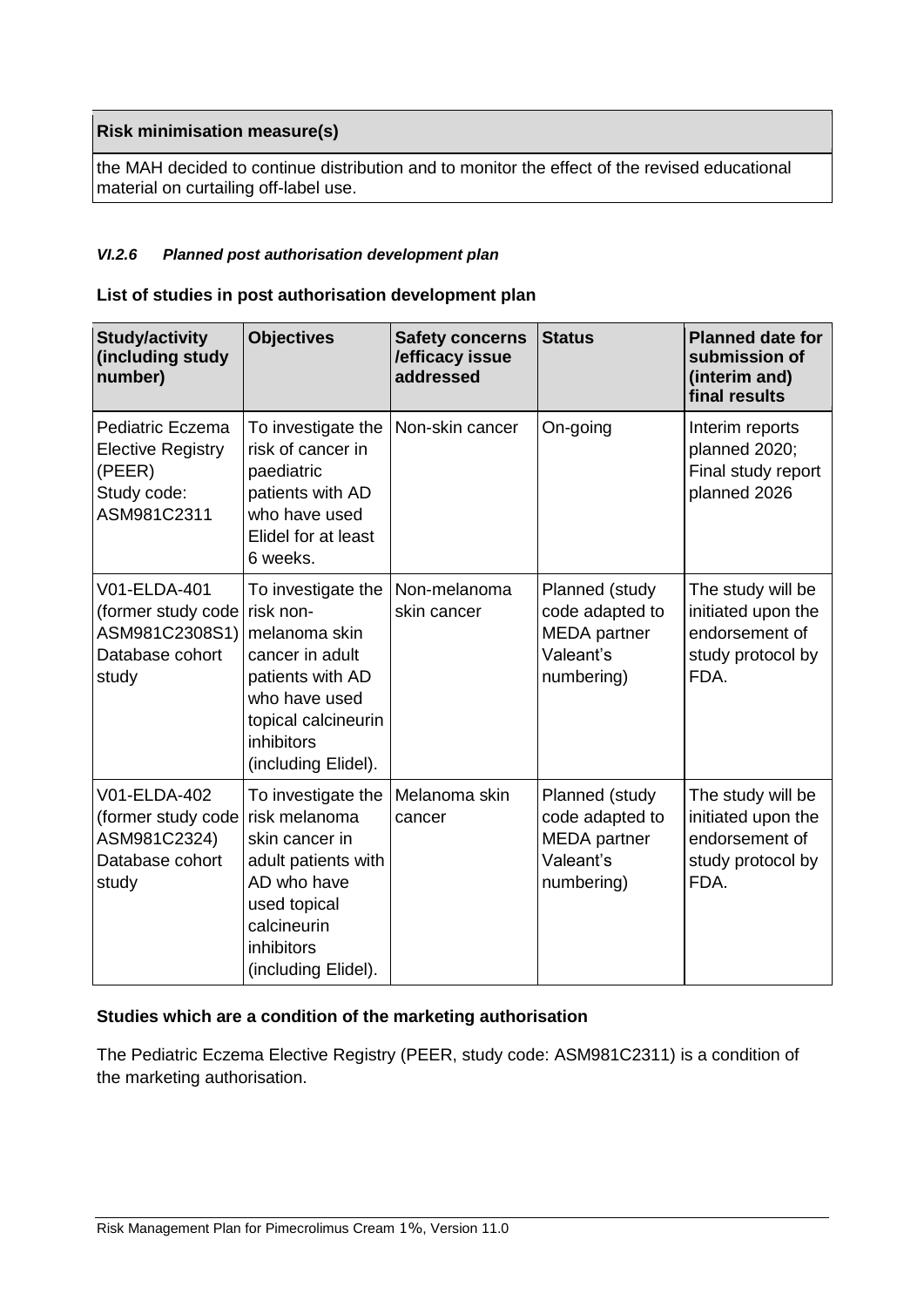## *VI.2.7 Summary of changes to the Risk Management Plan over time*

Major changes to the Risk Management Plan over time

| <b>Version</b> | <b>Date</b><br>(sign off date<br>of RMP) | <b>Safety Concerns</b>                                                                                                                                                                                                                                                                                                                                                                                                                                                                         | <b>Comment</b>                                                                                                                                                                   |
|----------------|------------------------------------------|------------------------------------------------------------------------------------------------------------------------------------------------------------------------------------------------------------------------------------------------------------------------------------------------------------------------------------------------------------------------------------------------------------------------------------------------------------------------------------------------|----------------------------------------------------------------------------------------------------------------------------------------------------------------------------------|
| 9              | 28/05/2013                               | No new safety concerns.<br>The following safety concerns are included in<br>the RMP:<br>Important identified risk<br>Local immunosuppression (skin infections)<br>Off-label use for other indications than AD<br>$\bullet$<br><b>Medication error</b><br>Important potential risk<br>Skin malignancies<br>Lymphoma (systemic immunosuppression)<br>Other malignacies<br>$\bullet$<br>Herpes zoster<br>Pneumonia<br>Asthma/bronchospasm<br>$\bullet$<br>Hair abnormality<br>Missing information | Adaptation to the new<br>format<br>Adaption of post-<br>marketing experience                                                                                                     |
|                |                                          | Application of pimecrolimus in children<br>< 2 years of age                                                                                                                                                                                                                                                                                                                                                                                                                                    |                                                                                                                                                                                  |
| 10.0           | 05/06/2014                               | The following safety concerns are included in<br>the RMP:<br>Important identified risk<br>Off-label use for other indications than AD<br><b>Medication error</b><br>$\bullet$<br>Important potential risk<br>Skin malignancies<br>$\bullet$<br>Lymphoma (systemic immunosuppression)<br>$\bullet$<br>Other malignancies<br>Hair abnormality<br>Missing information<br>Application of pimecrolimus in children<br>$\bullet$<br>< 2 years of age                                                 | The MAH suggested<br>to discontinue certain<br>risks. This was<br>rejected by P-RMS<br>and a new RMP<br>version with re-<br>inclusion of all<br>previous risks was<br>requested. |
| 10.1           | 31/10/2014                               | The following safety concerns are included in<br>the RMP:                                                                                                                                                                                                                                                                                                                                                                                                                                      | Version prepared as<br>response to P-RMS<br>request and was                                                                                                                      |
|                |                                          | Ilmportant identified risk                                                                                                                                                                                                                                                                                                                                                                                                                                                                     | endorsed on                                                                                                                                                                      |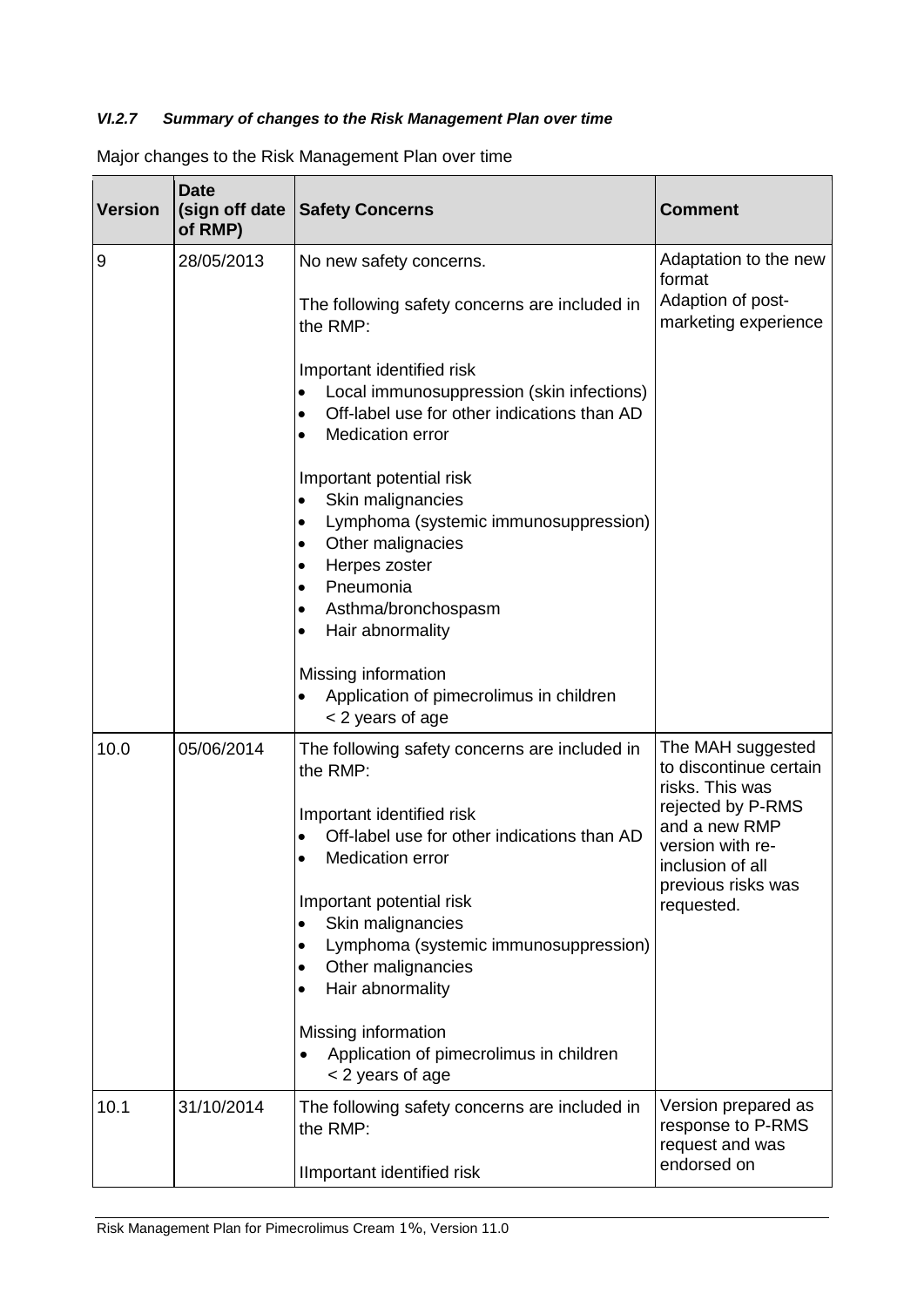| <b>Version</b> | <b>Date</b><br>(sign off date<br>of RMP) | <b>Safety Concerns</b>                                                                                                                                                                                                                                                                                                                                                                                                                                                                                                                                       | <b>Comment</b> |
|----------------|------------------------------------------|--------------------------------------------------------------------------------------------------------------------------------------------------------------------------------------------------------------------------------------------------------------------------------------------------------------------------------------------------------------------------------------------------------------------------------------------------------------------------------------------------------------------------------------------------------------|----------------|
|                |                                          | Local immunosuppression (skin infections)<br>$\bullet$<br>Off-label use for other indications than AD<br>$\bullet$<br><b>Medication error</b><br>$\bullet$<br>Important potential risk<br>Skin malignancies<br>$\bullet$<br>Lymphoma (systemic immunosuppression)<br>Other malignacies<br>$\bullet$<br>Herpes zoster<br>$\bullet$<br>Pneumonia<br>$\bullet$                                                                                                                                                                                                  | 16 Feb 2015.   |
|                |                                          | Asthma/bronchospasm<br>٠<br>Hair abnormality<br>$\bullet$<br>Missing information<br>Application of pimecrolimus in children<br>$\bullet$<br>< 2 years of age                                                                                                                                                                                                                                                                                                                                                                                                 |                |
| 11.0           | 26/05/2015                               | The following safety concerns are included in<br>the RMP:<br>Important identified risk<br>Local immunosuppression (skin infections)<br>Off-label use for other indications than AD<br>$\bullet$<br><b>Medication error</b><br>$\bullet$<br>Important potential risk<br>Skin malignancies<br>$\bullet$<br>Lymphoma (systemic immunosuppression)<br>Other malignacies<br>Herpes zoster<br>$\bullet$<br>Pneumonia<br>Asthma/bronchospasm<br>Hair abnormality<br>$\bullet$<br>Missing information<br>Application of pimecrolimus in children<br>< 2 years of age | General update |
| 12.0           | 03/06/2016                               | The following safety concerns are included in<br>the RMP:<br>Important identified risk<br>Local immunosuppression (skin infections)<br>Off-label use for other indications than AD<br>$\bullet$<br><b>Medication error</b><br>Important potential risk                                                                                                                                                                                                                                                                                                       | General update |